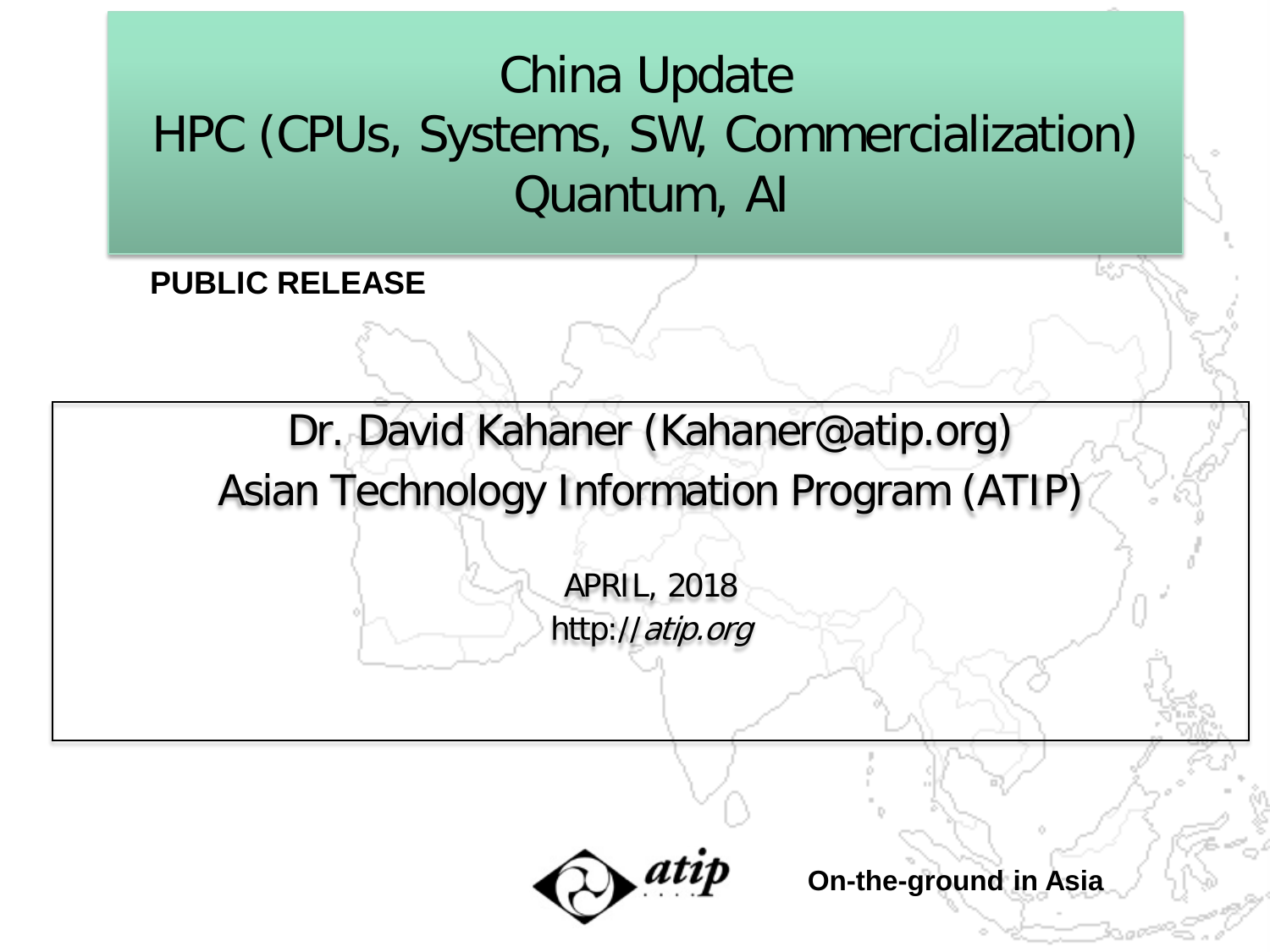## What's ATIP

ATIP: Asian Technology Information Program analysis of Asian S&T (founded in 1995) HQ in Alb NM, but almost all staff are abroad Many government contracts: Thank You! How:

Unclassified on-the-ground tracking of S&T What: Reports, briefings, 'tech tours,' etc Across the tech landscape (HPC, Bio, nano, energy, robotics, etc.

A unique company (www.atip.org) David Kahaner: PhD Applied Math LANL, NIST, ONR

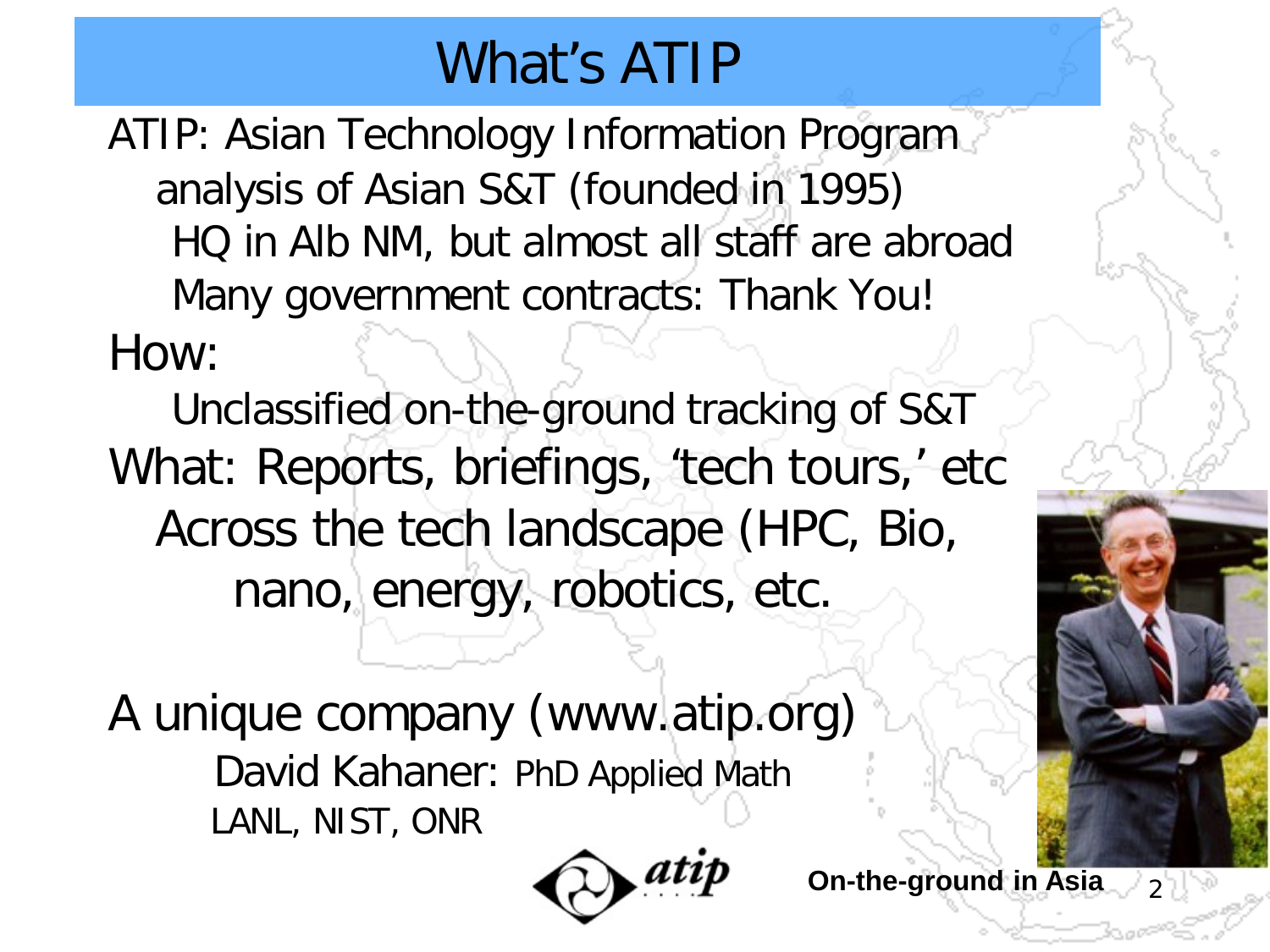### Four Excascale Prototypes

- MOST supporting 3 prototypes to verify key Exascale technologies: NUDT, Jiangnan Institute, Sugon, each  $\omega$  -\$5M from 2016 to 2018.
	- All must use domestic developed processors. Govt committed to domestic components
	- Local govts involved providing extra cash. Trophy sites + real applications (AI)
- Prototypes need to be  $> = 512$  nodes.
- Jiangnan's: two 5PF prototypes (same technical specification), SW-NG\* processor (10TF/chip) upgraded from SW26010, to be installed at National SC Center in Jinan (Jinan system funded by MOST), and Qingdao Nat Lab for Marine Science and Technology (Qingdao system funded by Qingdao local government) respectively.
- 2. Sugon's: 5PF, Higon X86 CPU+DCU accelerator, to be installed at National SC Center in Shenzhen/Shanghai supercomputing center. Shanghai & Shenzhen govts are funding prototype. If enough funding, Sugon may build 1K nodes half each in Shanghai and Shenzhen. Else, maybe 512 nodes divided somehow, for example, 256 in Shanghai 256 in Shenzhen.
- 3. NUDT's: 5PF, ARM64-based FT2000+ CPU (64-core, 16nm, 2.0-2.4GHz)+ Chinese accelerator ? to be installed at the National SC Center in Tianjin.

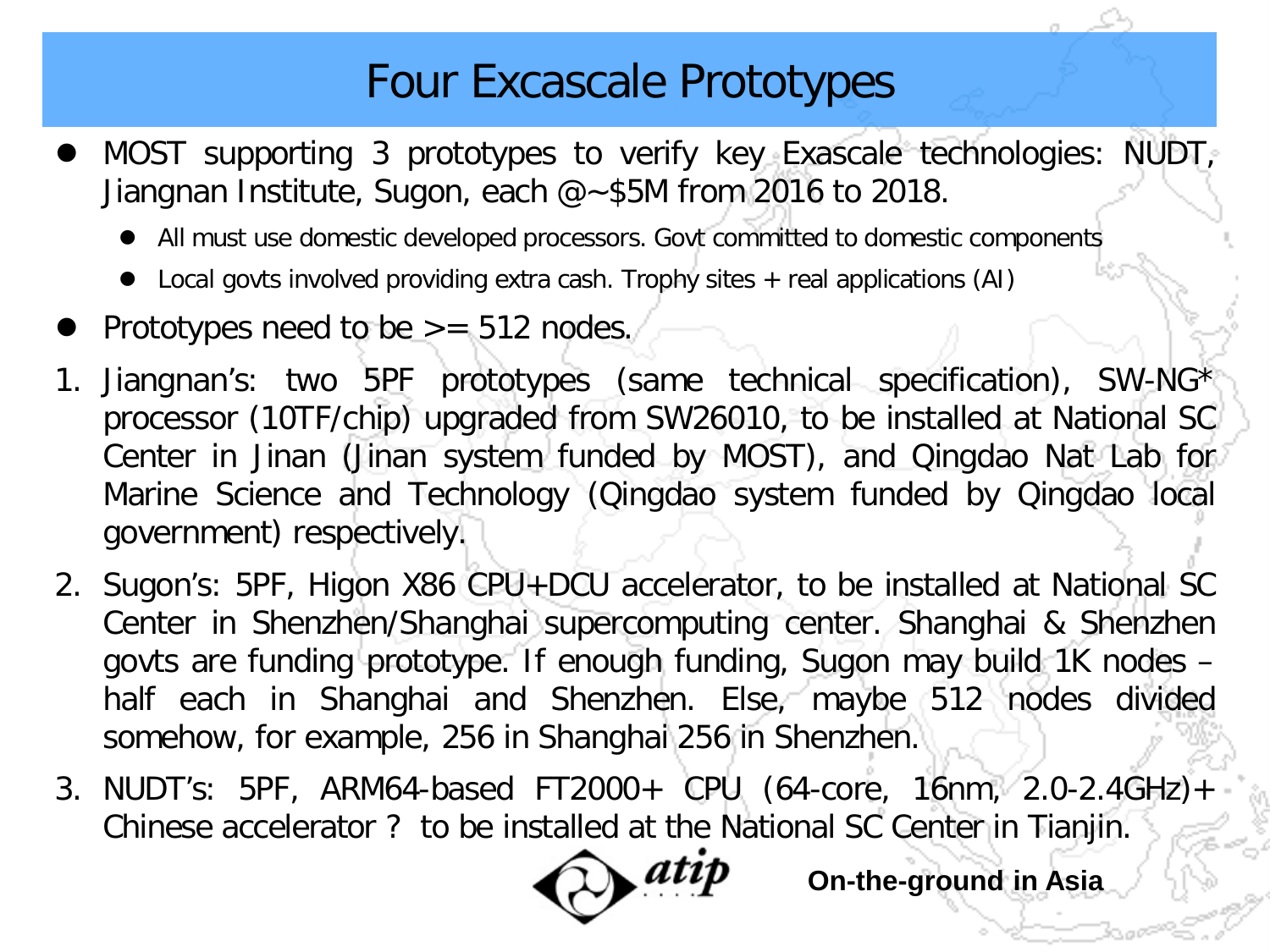## Excascale ?

- Full Exascale system development will start in 2018
- Based on 1 (definite) or 2 (likely) selected from 3 prototypes, only two systems could be funded by MOST
- One for sci. computing: Sunway system highly likely, processor upgrade from Exascale prototype (10+TF/chip), i.e., 2 clicks beyond Taihulight's SW-26010, to be installed at Qingdao Nat Lab for Marine Science and Technology
- One for AI (likely): X86 (Sugon) more likely than ARM-based FT-NG (256-core) (NUDT), but many stakeholders, intense lobbying, opaque decision making process, to be installed in Shenzhen? depending on funding contribution from local gov.
- The 3rd Excascale (rumor): might only get a project number from MOST, but could not be funded by MOST. Developer and installation site unclear.

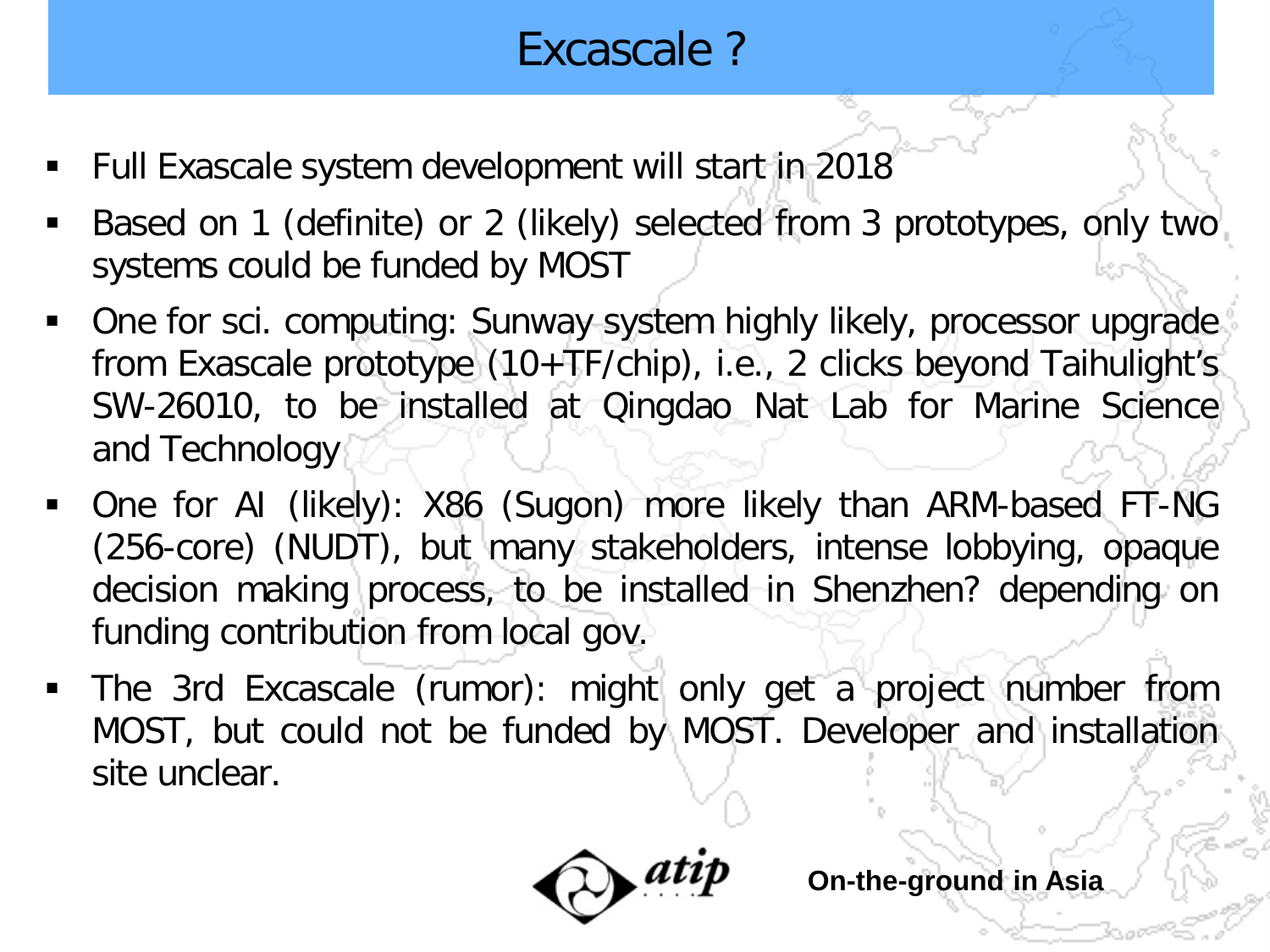# Quantum Technologies in China

**Mostly due to Dr. Mark Foley [mfoley@atip.or.jp] Dr. Watson Yan [wyan@atip.org.cn]**

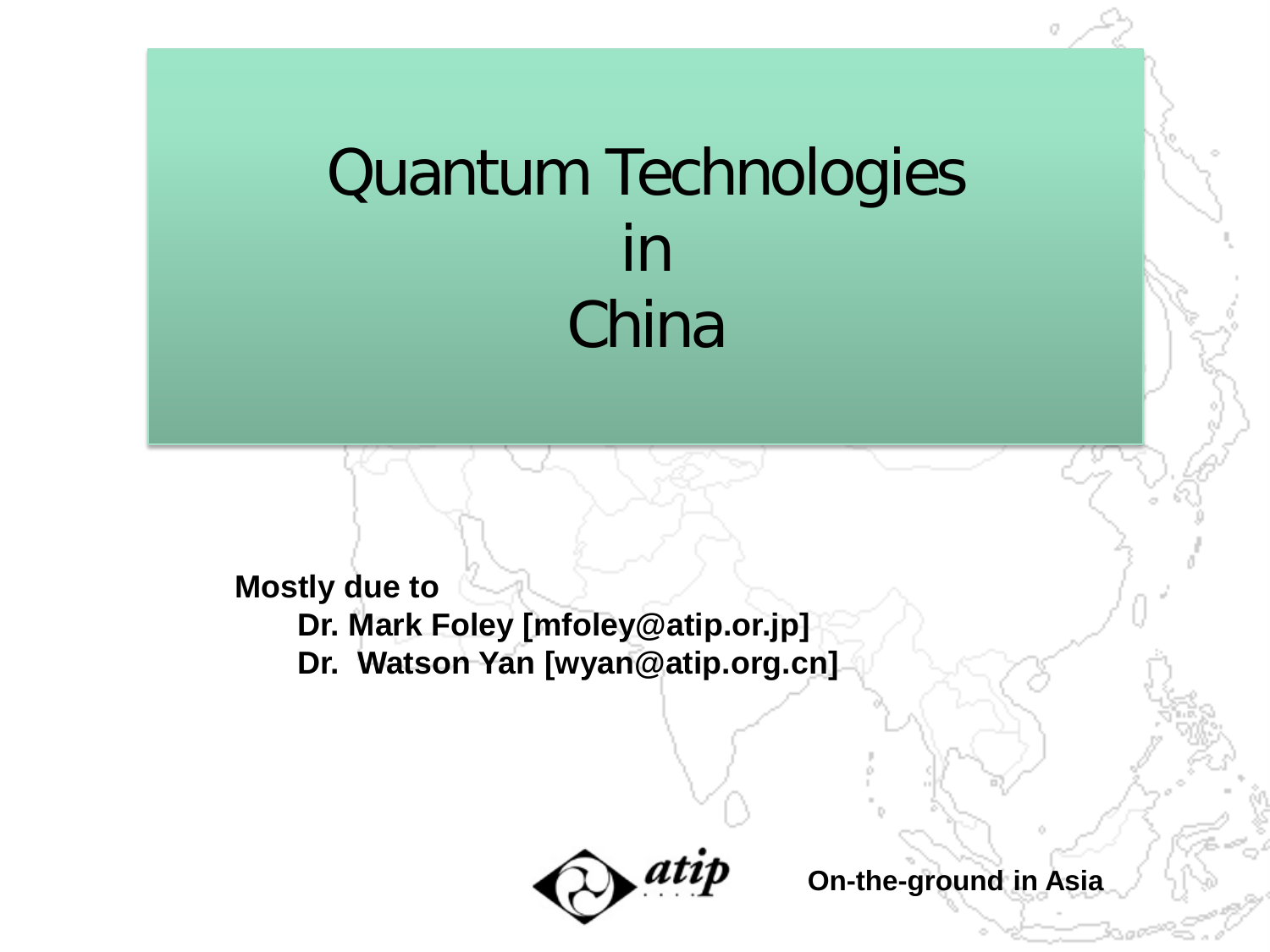## China Quantum Technologies

#### **Government Funding Priorities**

- **Quantum Communications**:
	- Reached a world-class level in practical application.
	- Beginning to lead for commercialization.
	- 100s of millions of \$ over past several years.
- **Quantum Simulation & Computation**:
	- Increased focus since 2016.
	- US\$20-30M per year level
	- The gap is narrowing with international advanced level

Future funding is likely to significantly increase due to the scheduled megaproject, establishment of National Laboratory for Quantum Information Science as well as more involvement of companies

#### **Main Funding Sources**

 Ministry of Science and Technology (MOST), National Natural Science Foundation of China (NSFC), and more recently from companies including Alibaba, Tencent, Baidu

#### **Leading Player**

University of Science and Technology, China (USTC) led by Prof. Jianwei PAN



**On-the-ground in Asia**

6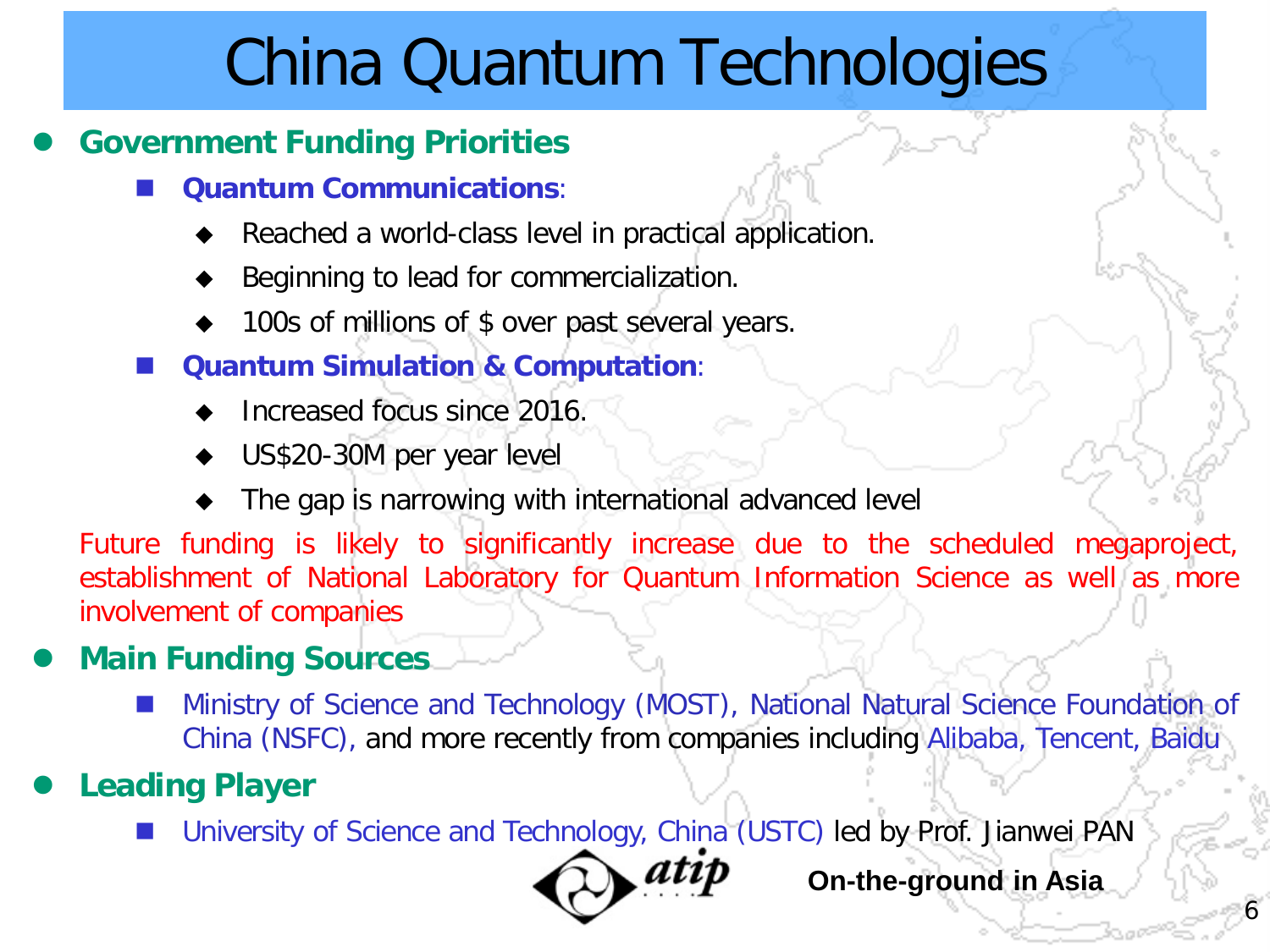# Important Quantum Achievements

- **Fiber-Optic Cable based Quantum Communication Network**
- 2,000-km Beijing-Shanghai quantum communications trunk line officially put into use on Sept. 29, 2017 with total investment of ~US\$123M.
- Metropolitan quantum networks within Beijing, Shanghai, Hefei, Jinan and Wuhan, etc. have or will come into commercial use.
- **Free-Space Quantum Communications**
- Launched world's first quantum experiment satellite (Micius) in 2016.
- Finished the first space-earth quantum experiments (over 1200km) in 2017.
- Conducted the world's first cross-continental video call between Beijing and Vienna in 2017.

#### **Quantum Computing Systems**

- Developed a 10 single photon qubits enabled quantum simulator in 2017.
- Developed a 11-qubit enabled superconducting quantum chip and started providing cloud computing service in 2018.
- Developed a 3-qubit (6 quantum dots) semiconductor quantum chip in 2018.



**Beijing** 

Hefei

Jinan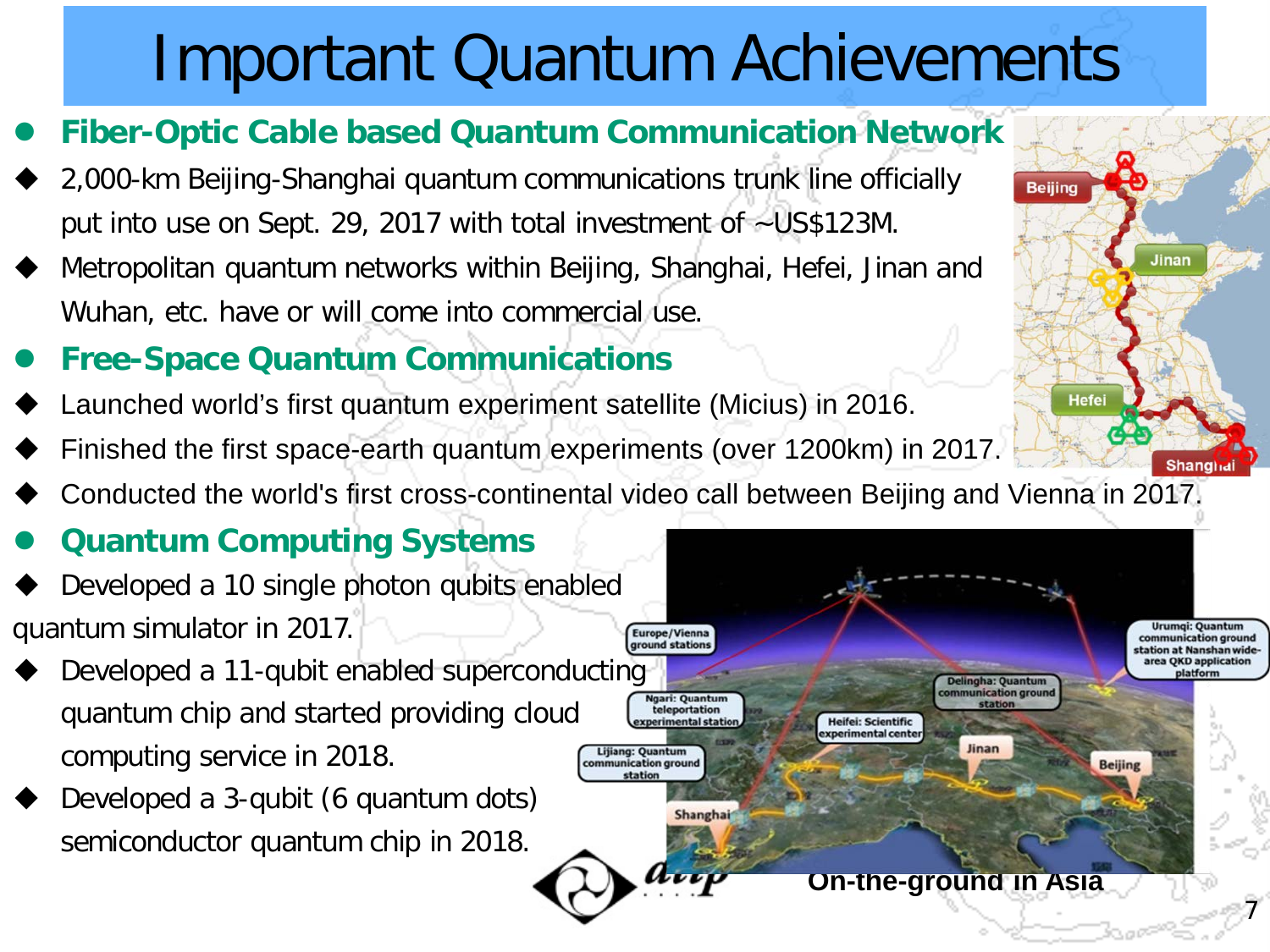# AI in China



**On-the-ground in Asia**

Ū.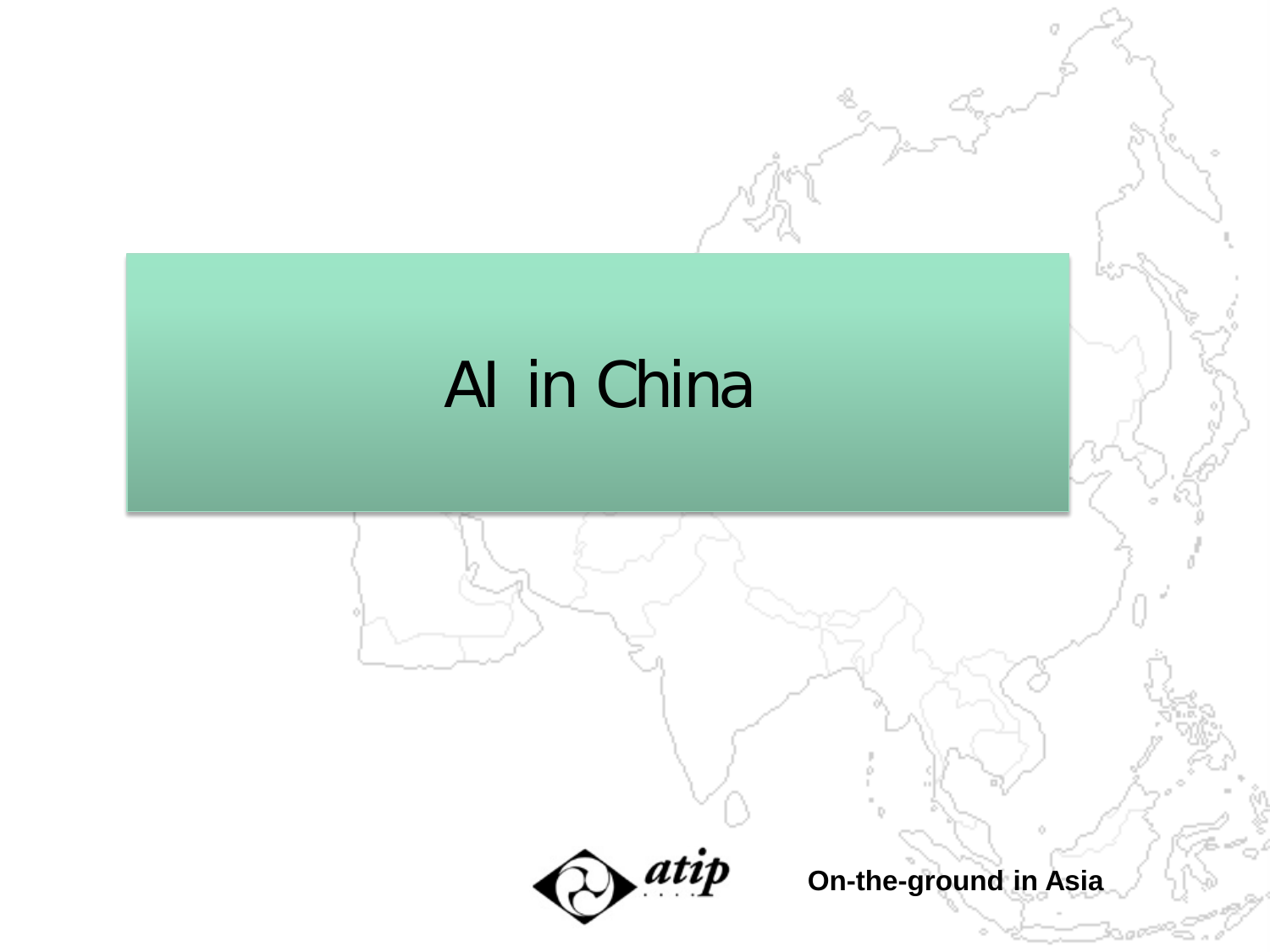### AI Policy & Research

**• National strategy** announced in July 2017: to become world leader in AI -- by policy and investments

 $\checkmark$  End of phase 1 (2020), China's AI core industry worth 150B RMB (~US\$23.5B).

 $\checkmark$  End of phase 2 (2025), AI revenue to reach 400 billion RMB (~US\$63B) plus 5 trillion RMB (~US\$783B) in related industries.

 $\checkmark$  End of phase 3 (2030), goal to establish China as the world leader in AH.

AI core market projected to reach over 1T RMB ( $\sim$  US\$157B) With total value of 10T RMB (~US\$1.57T) in related industries.

 $\checkmark$  Will this succeed? Maybe. But government will direct support, both funding and appropriate arm twisting, to push in this direction.

#### **Research**

 $\checkmark$  Focus: big data driven human-like intelligent technology, intelligent interaction and intelligent robots from 2016 to 2020

 $\checkmark$  Strong areas: computer vision, speech recognition, machine translation, natural language perception, machine learning

#### **• Most companies focus on application development:** top 3 areas

- $\checkmark$  Computer vision and image
- $\checkmark$  Natural language processing
- $\checkmark$  Autonomous driving

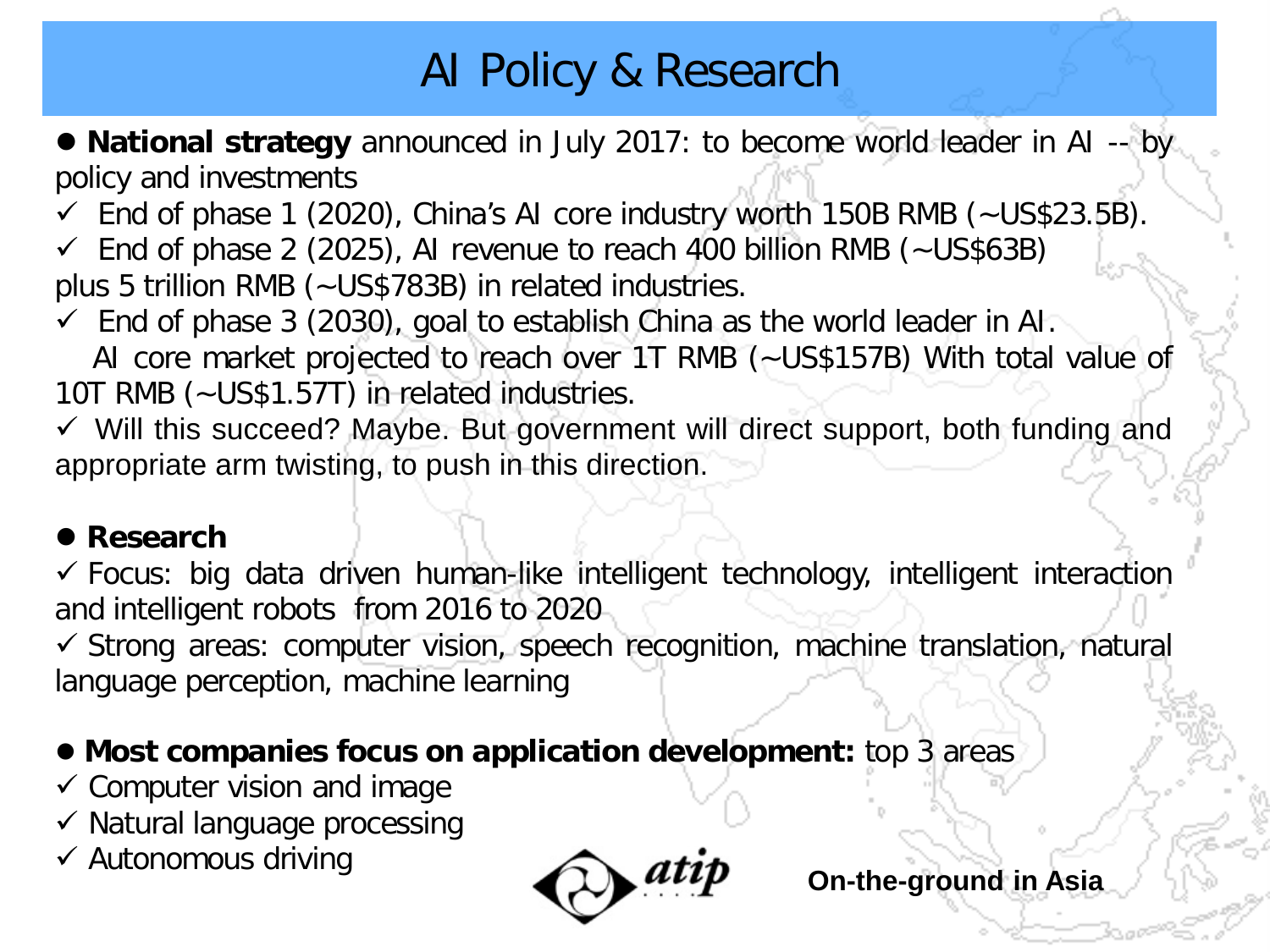### China's Strength & Challenge

#### **Essential factors for AI development:** computing, algorithm and data

- $\checkmark$  Data: current competition front
- $\checkmark$  AI chip: future competition front
- $\checkmark$  Algorithm: low access barrier, most are open-sourced

### **Strength**

 $\checkmark$  Gov elevates AI as a national strategy

 $\checkmark$  Computing: rapid progress in HPC system development, nationwides supercomputing centers and cloud computing centers, more computing platforms will be built

 $\checkmark$  Enormous data & easy to access to: large population, diverse applications, weak privacy protection

#### **Challenge**

 $\checkmark$  Talent shortage: small talent pool; domestic AI education not able to meet the industry demand in terms of both quality and quantity

 $\checkmark$  Original AI research is still lacking

 $\checkmark$  Domestic companies tend to pursue rapid/near-term gains, lag behind international companies in terms of forward-thinking about AI